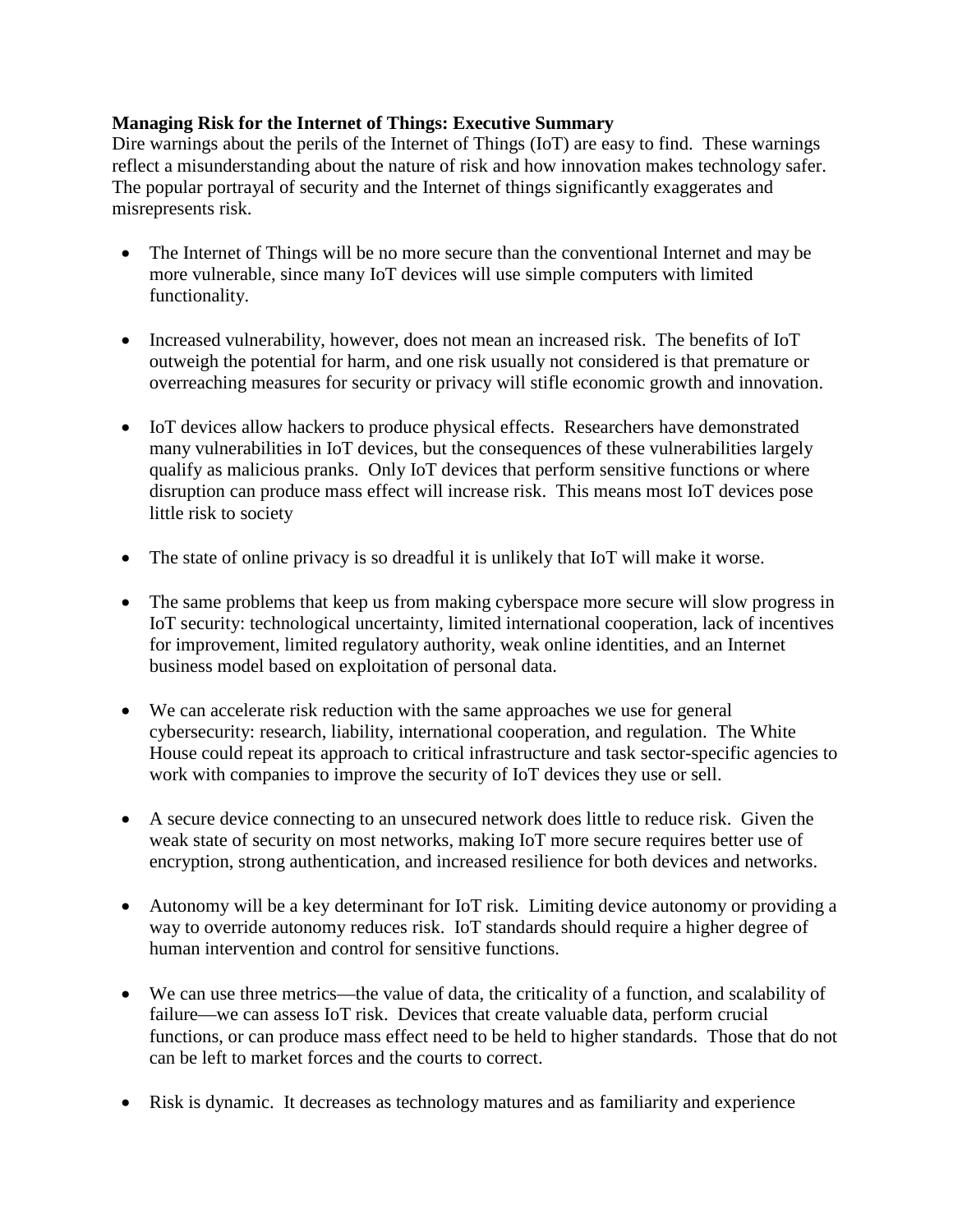grow. As we gain experience with IoT, risk will decrease.

# **Managing Risk for the Internet of Things**

Dire warnings about the perils of the Internet of Things (IoT) are easy to find. These warnings misunderstand the nature of risk and how innovation makes technology safer.

The term the "Internet of Things" was first used in the 1990s to describe networked devices with computing power and Internet addresses. Like so many Internet predictions, the idea of an IoT was premature, but by 2008, machines outnumbered people as Internet "users." These machines connect wirelessly, take action, and create data. IoT devices will perform progressively more functions and will be more efficient and cheaper than non-networked devices. Market demand will inexorably drive us to use the Internet of Things as companies and consumers use smart machines to improve existing products and services or create new ones.

This new application of digital network technology has many challenges for policy, ranging from spectrum management, privacy, data localization, and employment. It will take years to develop the policy frameworks to safely maximize the benefits of IoT. This paper looks at risk and how we measure it, as a way to guide the development of policy.

All new technologies come with risk. How much risk is another matter. Even if every single IoT device is vulnerable to attack, this does not translate into immense new risk. We must still ask if attackers will exploit every vulnerability (unlikely) and what the consequences of exploitation would be—and these consequences can range from prank to life threatening, but in only a few cases is there real risk to society. What we need to consider is how much risk is increased compared to the cyber risks we face now, and how we can manage and reduce the risk that comes from using new technologies like IoT without overreacting in ways that damage innovation, entrepreneurship, and economic growth.

# **What Is the Internet of Things?**

The first railroads had a few miles of track, with trains that were not much faster than a horse. At its height, more than a century later, a vast rail network covered the United States with complex locomotives moving at speeds that trains or cars today cannot match. When it comes to networks of computing devices, we are still closer to the horse than the 20th Century Limited express train, but like trains, rapid, incremental improvements are propelling us into a new environment of social and economic transition.

To continue the train analogy, as performance increased, even a journal as august as *Scientific American* stated in the 19<sup>th</sup> century that the human frame would not be able to withstand speeds above 45 miles an hour. Unfamiliarity and innate caution mean the appearance of risk from new technologies is greater than its reality.

Computers are not trains. They appear to think and to make decisions. This is largely an illusion, although an understandable one given the speed at which machines execute their programs. The computing devices we have today are not truly autonomous, but the fear of autonomous devices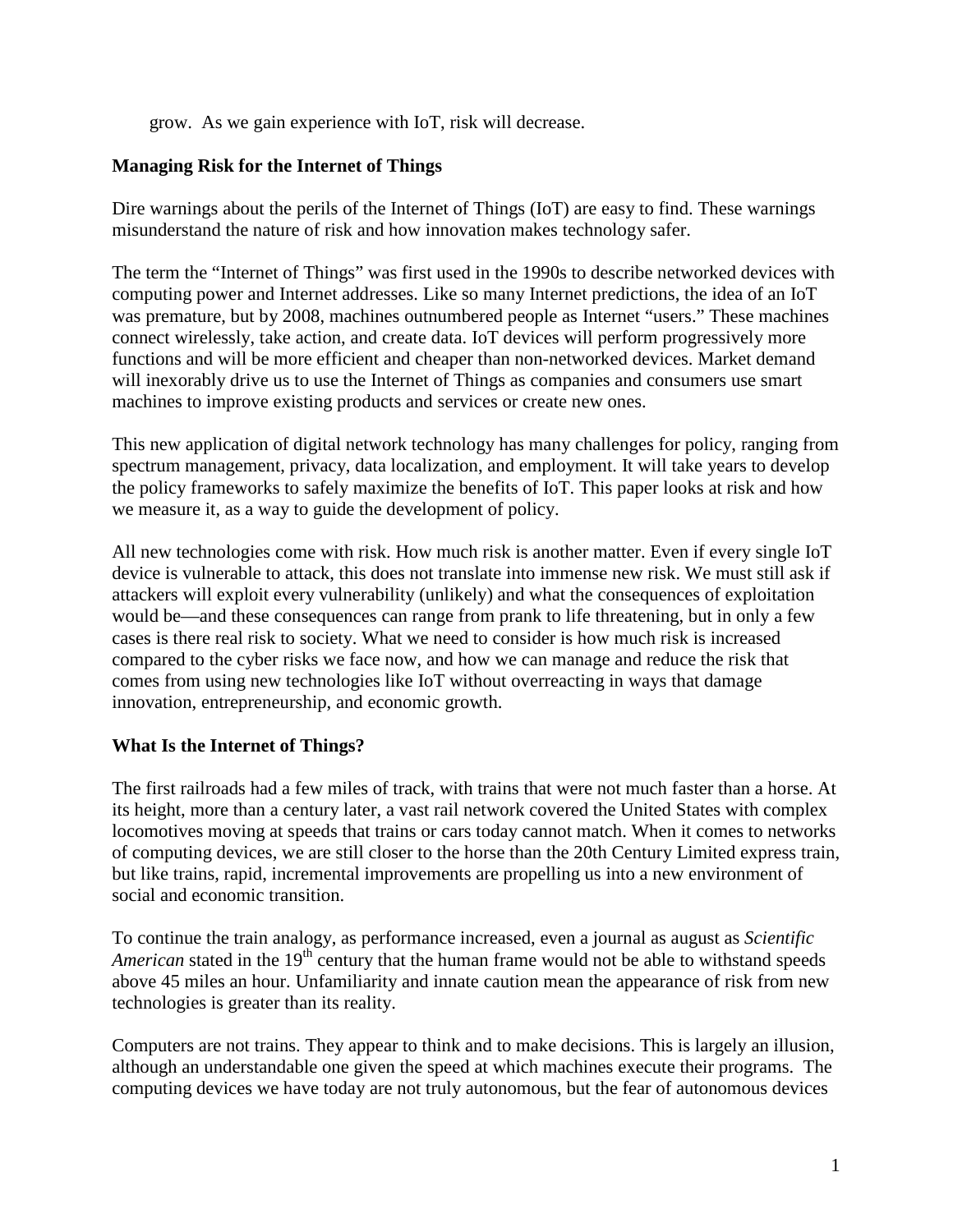(think "Skynet," the self-aware intelligence that challenged humans in the "Terminator" films) lies at the edge of a discussion of the Internet of Things, a fear that the future may see interconnected "thinking" machines challenge or replace their human masters. The fear that machines create new dangers or will replace humans began with the industrial age and remains both powerful and powerfully wrong. The Internet of Things is only the latest tool that expands human performance, the latest phase in the automation of routine activities that dates back to the start of the industrialization, but it has been greeted with similar fears.

The devices that will make up the Internet of Things usually have an IP address, onboard computing power, some kind of sensing device that lets them sense their environment, and most have network connectivity (often wireless). A device can be anything from a consumer product to a giant industrial machine. IoT devices will run software programs that let the device "decide" when to take a specified action or to select among different actions. IoT devices may have vulnerabilities not present in a non-IoT device.

IoT will automate many routine activities, allowing machines to make decisions without human interaction. Autonomous devices will control inventory, authorize commercial transactions over the Internet, and arrange for shipping and delivery without human intervention. Interactions will be rapid and automatic, executed according to a series of preprogrammed rules whose composition and nature may not be accessible to the user.

These changes offer immense economic benefits by increasing productivity and lowering costs. In this way, the effect of IoT will mirror the economic benefits computer technologies created when there was broad adoption by businesses in the 1980s and 1990s. Similarly, after the Internet was first commercialized, economists concluded that "information technology is the key factor in improving productivity performance in the U.S. economy in recent years."<sup>[1](#page-2-0)</sup> One analyst wrote: "What is exciting about information technology is not its ability to substitute for other capital, but its ability to restructure every aspect of business, in the process creating new types of markets and organizations."<sup>[2](#page-2-1)</sup> The boost to productivity provided by computers and the Internet has slowed in recent years; IoT offers the possibility to rejuvenate it.

The expansion of networked computing to devices without human operators is the next phase in a sequence that begins with the massive mainframe computers of 60 years ago. Computers became smaller, faster, connected, and embedded in functions ranging from the mundane to the complex. Computing devices have become ubiquitous and mobile. The challenges created by IoT are new as we wrestle with the question of which functions do we turn over to machines to act without human intervention. These challenges are compounded by the new and central role of data in economies (and the disturbing implications this creates for privacy) and by the flawed security environment where no computer today is adequately protected from external manipulation. Economic opportunity and the potential for increased risk provide the context for

<span id="page-2-0"></span><sup>&</sup>lt;sup>1</sup> Stephen D. Oliner and Daniel E. Sichel, "The Resurgence of Growth in the Late 1990s: Is Information Technology the Story?," Federal Reserve Board Occasional Papers, May 2000,<br>http://www.federalreserve.gov/pubs/feds/2000/200020/200020pap.pdf.

<span id="page-2-1"></span><sup>&</sup>lt;sup>2</sup> Yanis Bakos, "The Productivity Payoff of Computers: A review of *The Computer Revolution: An Economic Perspective* by Daniel E. Sichel," New York University, July 3, 1998, [http://people.stern.nyu.edu/bakos/sichel\\_review.htm.](http://people.stern.nyu.edu/bakos/sichel_review.htm)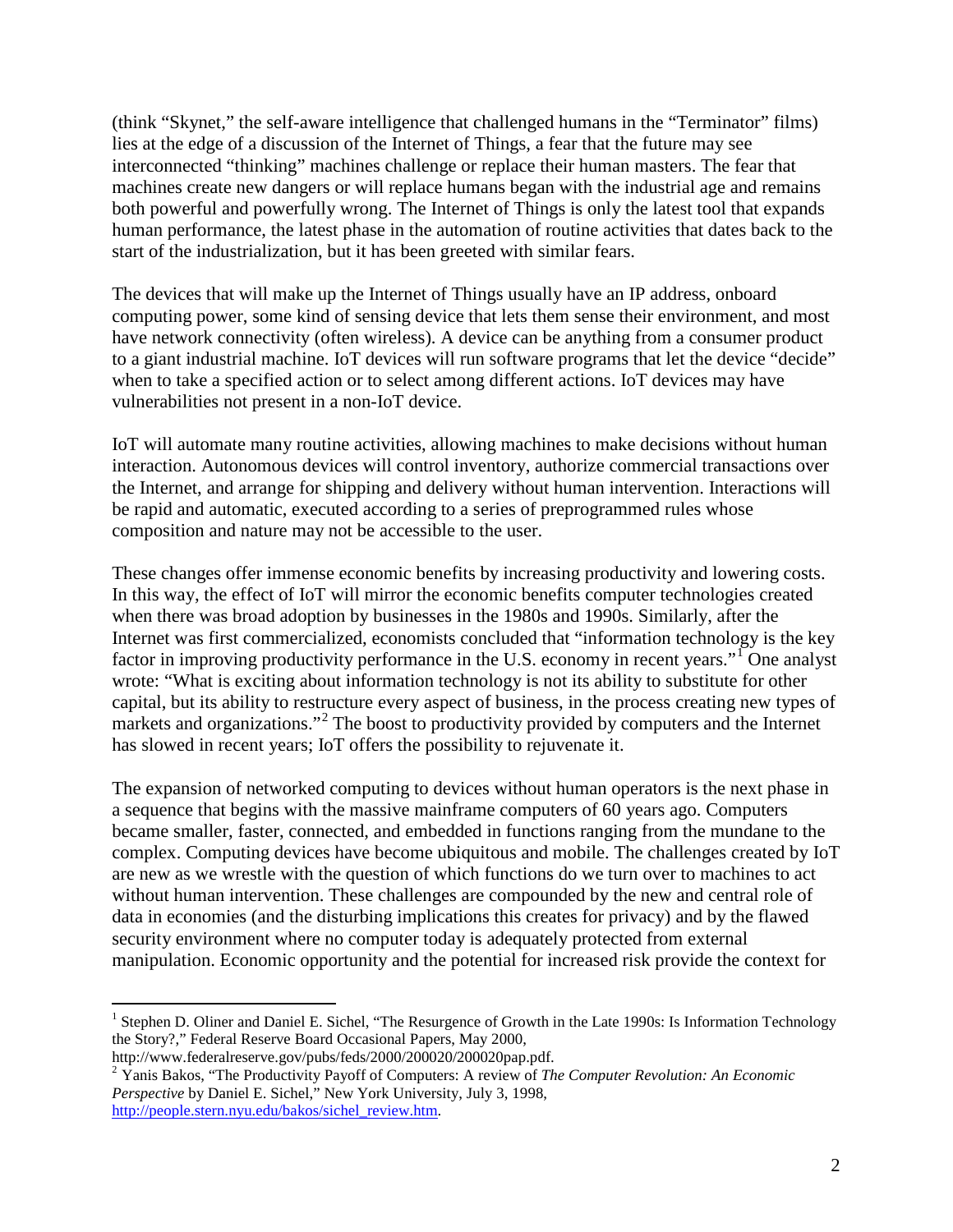thinking about IoT policy.

# **How Do We Assess Risk for the Internet of Things?**

People accept and manage risk. Consumers and companies make decisions based on their tolerance for risk and their estimates of both risk and the value provided by the "risky" activity. Perceptions of risk are shaped by knowledge and assumptions about safety: that manufacturers have made safe products, that standards and regulations provide guidance for production and use, and that courts will provide remedies if safety fails.

Worries about IoT and risk reflect a broader change in American society since the attacks of September 11. Instead of the sunny millennialism of the 1990s, we live in a world often portrayed as dystopic. But by most measures—life expectancy, cause of death, economic wellbeing, or frequency of violent conflict—risk has declined significantly for much of the world's population.[3](#page-3-0) It is hard to argue otherwise when the leading cause of death in the United States is obesity.

Reporting in the media shapes public knowledge and attitudes, and this can distort perception of risk.[4](#page-3-1) The seminal work in this regard is Paul Slovic, "Perception of Risk," published in *Science* in 1987. He wrote:

Whereas technologically sophisticated analysts employ risk assessment to evaluate hazards . . . [for] the majority of citizens' experience with hazards tends to come from the news media, which rather thoroughly documents mishaps and threats. . . . The dominant perception for most Americans (and one that contrast sharply with the views of most professional risk assessors), is that they face more risk today than in the past and that future risk will be even greater than today's.

It has become a routine practice in cybersecurity for researchers to announce some vulnerability or threat and for this to be picked up by the media. It is free publicity, but this practice can distort our understanding of risk and exaggerate it by taking an individual case out of context. Anecdote replaces analysis. What counts is an assessment of actual consequences. For IoT, while billions of IoT devices are in use, there has not been a single fatality attributed to them. This may change as the use of IoT devices expands and as the functions performed by IoT devices become more sophisticated. For now, the absence or risk should form the background for any approach to IoT.

Cars are a good example of how IoT will reshape risk. Cars crash routinely from operator error. Some crashes are caused by equipment failure or, less frequently, from flaws in design or manufacturing. No one wants to be involved in a car crash, and we expect manufacturers to take steps to reduce risk.

<span id="page-3-1"></span><span id="page-3-0"></span> $3$  This statement requires a longer discussion than warranted for this paper, but in balance, the weight of the evidence from entities like the World Health Organization and the various academic institutions that track conflict supports it. <sup>4</sup> Paul Slovic, "Perception of Risk," *Science*, Vol. 236, No. 4799, April 17, 1987.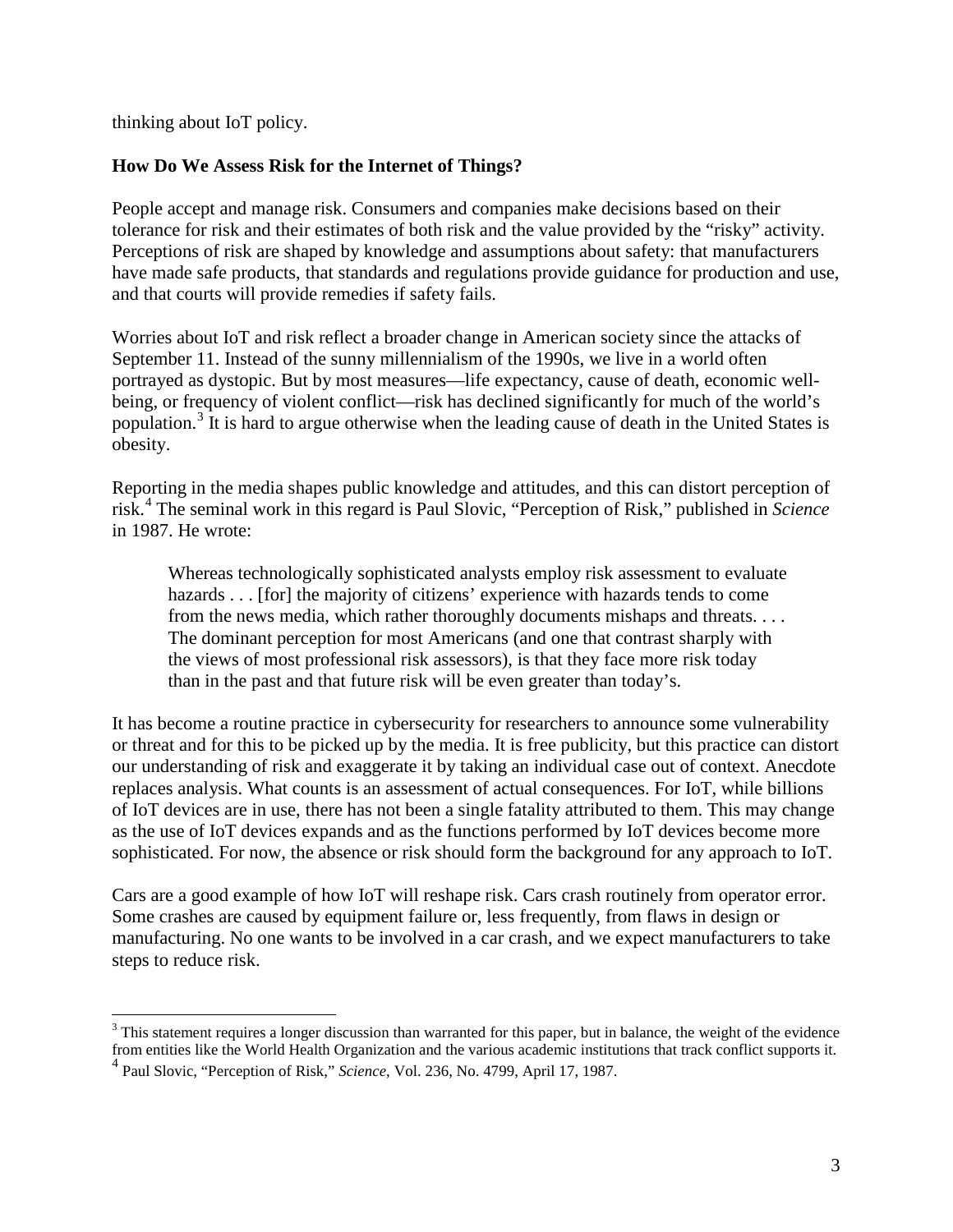Many researchers have shown that it is possible to "hack" cars and that the vulnerabilities they have discovered could hypothetically be used to cause a crash. The extreme scenarios are that a hacker could take over the braking and accelerator systems, or could turn the car engine off while it was driving at high speed. These examples are titillating, but not conclusive. The first question would be whether the number of crashes caused by hacking was greater than the number of crashes prevented by IoT cars. If IoT prevents more crashes than hackers can cause, there is a net gain for society. Since almost all car crashes involve operator error, a working hypothesis is that semiautonomous cars are likely to reduce operator error and bring down the number of car accidents and the net benefit to society outweighs the risk.

Risk will be reduced as innovation decreases the likelihood or the consequences of hacking a car or other IoT device. This kind of innovation is likely to be evolutionary, with successive car models more secure than the previous ones. The difference between the safety of a car built 20 years ago and one built today is substantial, and we can expect the same evolutionary process for connected cars and IoT devices. We can accelerate this innovation through regulation, but increased regulation also comes with risk of which we must take into account in any decision. Regulation changes business decisions and investment. Usually, this is for the better but badly designed or unnecessary regulation can impose a cost on societies that unnecessarily reduces opportunity and growth.

The car example also helps us think about how to manage IoT risk. While cars now contain many small computers, some of which are vulnerable to hacking, there are only a few systems of great concern. Access to these critical functions that control the operation of the car creates risk. Access to an onboard entertainment system (which is likely to be wirelessly connected to the Internet) only creates risk if the entertainment system also connects to a critical function. Hacking a car only increases risk if a critical operations system can be manipulated. How a car has been designed to operate in the event of a computer failure also determines risk—cars that can continue to operate with degraded IoT systems are safer.

Semiautonomous cars that automate functions like collision avoidance and lane-keeping will make cars even safer. But at the same time, semiautonomous cars that are connected to the Internet come with increased vulnerability, and these vulnerabilities can translate into some increase in risk. The public policy problem is to ask how we reduce the cost to society of bad outcomes using measures that do not themselves impose costs to innovation or reasonable freedoms. The "tools" for reducing risk are regulation, and product improvements, and lawsuits.

Manufacturers weigh the risk of lawsuits and liability costs, and the damage to the brand (which could be substantial) if a car is shown to be unsafe because it is vulnerable to hacking. Their decision also depends on regulators and their ability to create standards for safe IoT cars. Through a combination of regulatory incentives and market forces (including liability), auto companies have made cars immensely safer. In 1921, there were 24 fatalities in the United States for every million miles driven. By 2013, improvements in design and technology combined with regulation to reduce this to slightly more than one fatality per million miles and the number continues to shrink. $5$ 

<span id="page-4-0"></span> <sup>5</sup> National Highway Traffic Safety Administration, "Fatality Analysis Reporting System (FARS)," http://wwwfars.nhtsa.dot.gov/Main/index.aspx.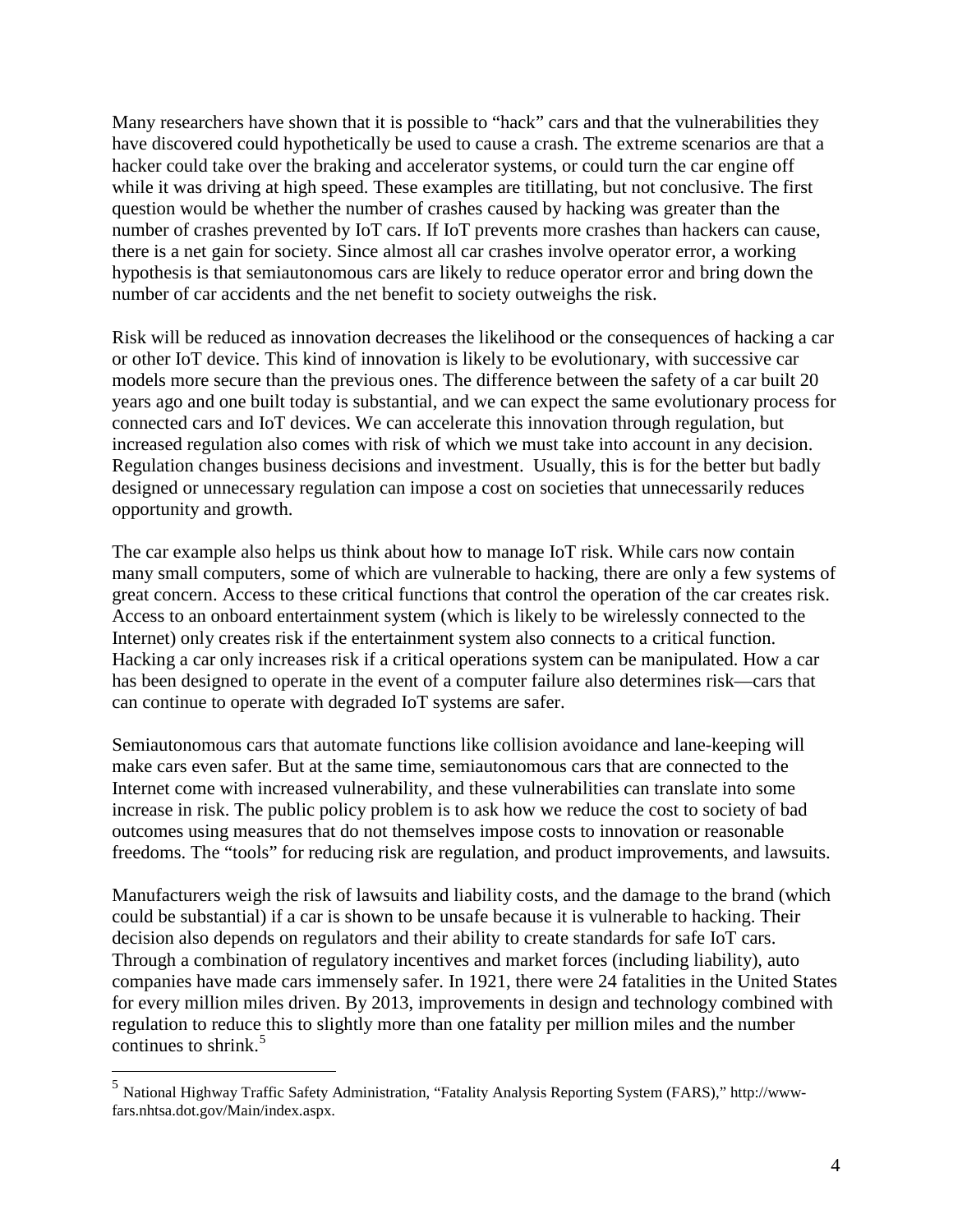Societies can apply these same tools to IoT. IoT creates three kinds of risk—an IoT device could malfunction; it could be hacked; or our efforts to protect privacy or make IoT devices more secure will create economic harm that outweighs the reduction in risk. Insurance companies calculate risk using actuarial data, historical records that show how often an event is likely to occur and what that event is likely to cost. We do not have actuarial data for most things in cybersecurity, including IoT. This makes the precise prediction of risk difficult, but we can define the factors that shape the risk equation:

- Vulnerability: The ability of an attacker to gain access and control of a computing device, manipulating or extracting data or controlling or interrupting services. Most researchers believe that the computing devices used in the Internet of Things will be even more vulnerable than the Internet technologies to which we are accustomed, given the technical limitations of many IoT computing devices. Many of these devices will lack the computing power to perform traditional security functions of familiar desktops and laptops, which makes them easy targets
- •
- Intent: Simply because an IoT device is vulnerable does not mean that someone will take advantage of it for malicious purposes. An attacker has to decide to exploit a vulnerability after calculating whether attack will provide political, military, economic, or social benefit. Intent can reflect simple malice, crime, espionage, terrorism, warfare—all of the usual motives seen in cybersecurity.
- •
- Consequences: Computing devices are vulnerable and attackers may exploit these vulnerabilities, but the final question is, so what? There is already a high level of violence, crime, and accident in societies, which have a remarkable ability to absorb such things. Most of the vulnerabilities found in IoT devices lead to events that would qualify as pranks. The larger question is whether IoT introduces systemic vulnerabilities that would lead to a loss of life or significant economic harm.

• Vulnerability, intent, and consequences let us estimate the probability of a damaging IoT event. Most analyses have focused on IoT vulnerability, which is demonstrably high. This is not the most important variable for predicting risk. To estimate the risk created by the mix of vulnerable devices, malicious actors, and potentially harmful consequences, we need to ask how likely it is that we will see malicious action to exploit vulnerabilities to produce damaging consequences. One of our tasks in assessing risk is to parse the population of IoT devices into those where criticality of function or scalability of attack creates real risk. It is this intersection of critical function and vulnerable devices where risk is greatest.

A starting point is to assume that IoT will be no more secure than any other Internet technology—and in some cases, may even be less secure. The experience of the last 20 years has shown how difficult it is to write secure code. The sophistication (or lack thereof) of the IoT device creates additional vulnerabilities. Many IoT devices will have a limited ability to patch and update their software. They will face difficulties in managing authentication and encryption. Larger, more sophisticated IoT devices will be better able to perform security functions, but these options come with additional cost and complexity that may reduce demand for them at the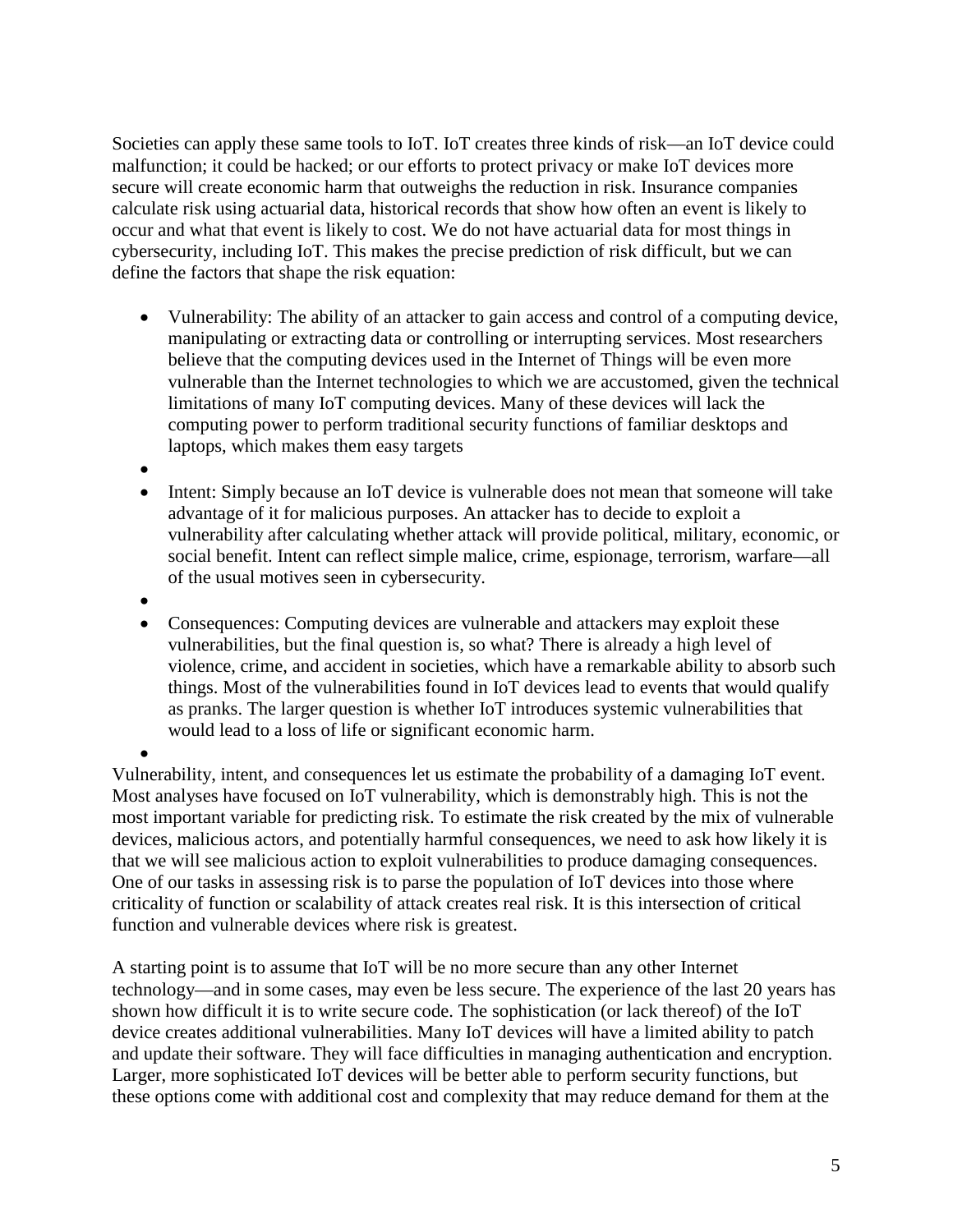consumer level. Limitations on device performance will constrain our ability to secure IoT.

Many IoT devices are consumer goods. Scenarios for causing significant damage by hacking consumer IoT devices become increasingly problematic as we look for plausible situations where hacking consumer devices produced anything other than localized and temporary effect. Turning down refrigerators to cause milk to spoil could put additional stress on cows, dairy farmers, and grocery stores. As attacks go, however, this is not very frightening.

To take an extreme case, if hackers were able to seize control of a critical aircraft system, leading to a crash, the effect could be equivalent to a terrorist bombing. This assumes, however, that the aircraft crew could not regain control. A straightforward precaution would be to ensure that the crew had the ability to override IoT systems or to reset the system to some basic operating configuration. Many devices we use now, such as aircraft, already are designed to deal with component failure, and pilot training programs take failure into account. Similarly, taking control of an elevator would require defeating the three or four mechanical safety systems used by modern elevators.

The repeatability of an IoT attack also determines its psychological impact. Hacks that appear to be repeatable and unstoppable will create fear and uncertainty, similar to the fear and uncertainty that gripped the United States after 9/11 when it was not clear that the suicide attacks were not the opening rounds of a long campaign of attacks. The ability to cause a plane to crash creates terror, but the inability to predict when and how often these incidents will be repeated increase that fear.

Most accounts of IoT vulnerability assume that a single hacking incident can be duplicated on a mass scale, but in most instances, the challenge is not hacking a single car or refrigerator, it is hacking several thousand in situations and circumstances that produce mass effect. The number of variables involved in this kind of mass incident suggests that this kind of IoT hacking is very improbable. We do not want to extrapolate systemic effect from an example where hackers, under ideal conditions, can cause a single device to malfunction, into some larger threat to safety or security. The average level of dissonance and even chaos that modern economies accept as normal is high. IoT hacks would have to exceed this threshold to be noticeable.

Most IoT devices will not perform critical functions, nor will they generate or store critical data. This is particularly true for consumer IoT devices. This means that even if these consumer devices are hacked, the result is most likely to be annoyance. A nation with greater exposure to pranks does not face a surge in risk. It is systemic risk—the ability to create significant disruption by attacking a single critical node (like FedWire, the power grid, or a nuclear power plant) or by simultaneously attacking a large number of targets to produce significant effect. A simple precaution would be to ensure that some critical systems, which are not now linked to the Internet, remain disconnected until we can better assess and control risk.

# **IoT and Mass Effect**

To significantly increase risk, IoT attacks must be scalable. Systemic, mass effect from hacking IoT devices is determined by two conditions: the ability to hack a single device that controls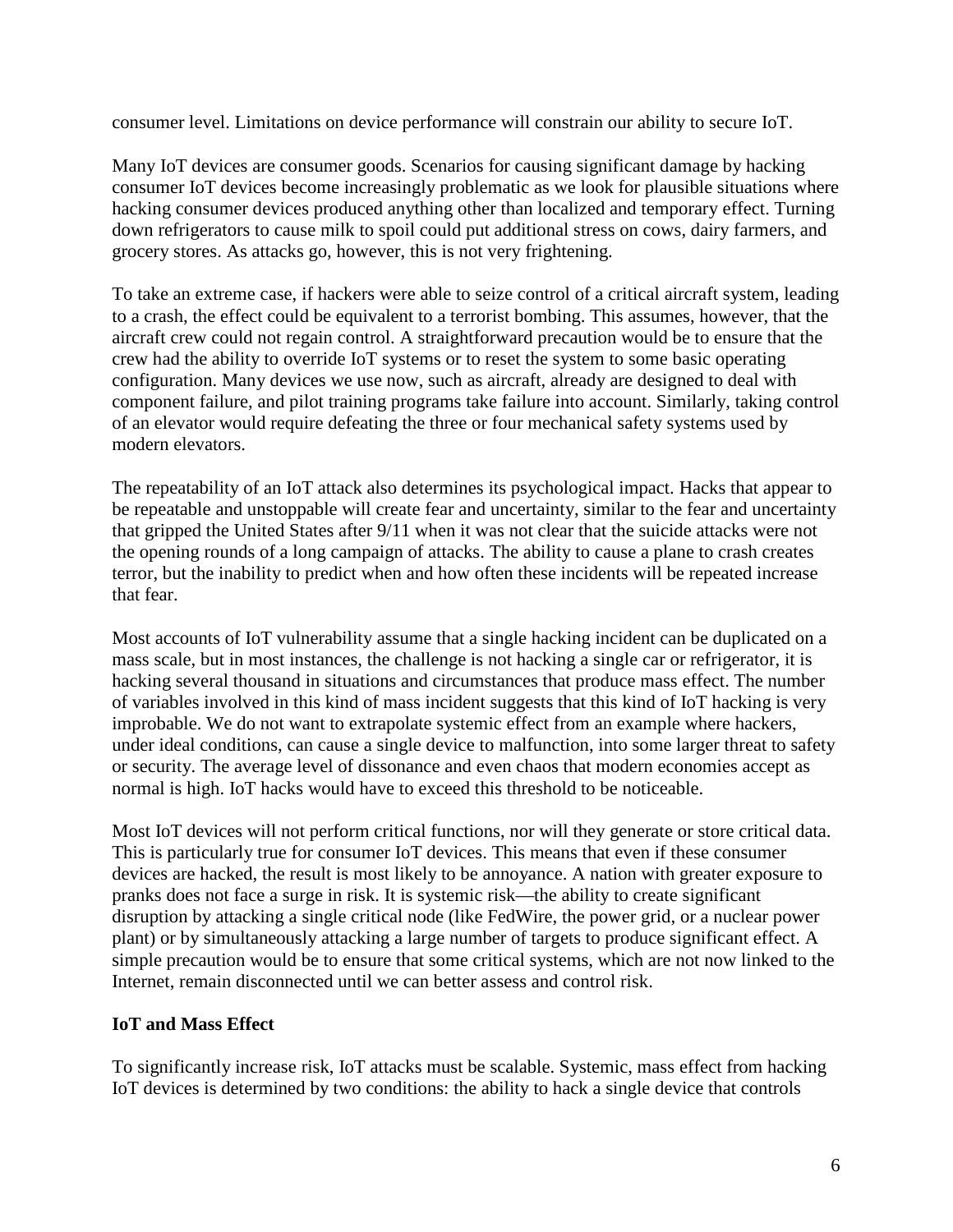many others (sometimes known as a single point of failure) or the ability to hack many devices simultaneously. Tampering with brakes in order to murder someone is a staple of movie melodrama, but hacking the brakes of a single car is a malicious prank. Hacking many hundreds of cars at the same time might have a mass effect that increases risk.

The threshold for this mass effect is high. For example, an average of 85 people were killed every day in 2013 by car accidents in the United States, with a total of 30,057 fatal crashes that year.<sup>[6](#page-7-0)</sup> While tragic, undesirable, and expensive, this did not have a crippling effect on society. Hacking one car is a prank or a crime. Similarly, disabling a car engine during highway travel could well be fatal for the occupants (depending on speed and other factors) and would snarl traffic, but would not create a systemic effect.

Hackable IoT devices could also be used to create gigantic "botnets," computing devices taken over by hackers and used to generate traffic to bombard the target of the Distributed Denial of Service (DDoS) attack. IoT will increase the population of capturable devices but the DDoS story is one of opponents continually increasing the scale of attacks and defenders finding ways to deflect them. This back and forth between defender and attacker in DDoS will continue as more IoT devices come online. DDoS attacks will improve, but so will defenses. Botnets are not that frightening anymore.

Catastrophic risk is the probability of an incident where a malicious attack on an IoT device would produce mass fatalities or major economic damage.<sup>[7](#page-7-1)</sup> Catastrophe is an overused word when applied to threats and the United States is fortunate to have experienced only two catastrophic attacks in its history—Pearl Harbor and September 11. Nuclear weapons would produce catastrophic results, but no cyber attack could duplicate the effect of a nuclear weapon's blast and radiation.

Nor is a "cyber 9/11" a realistic scenario. Terrorists well understand the shock value of violent acts, acts that hacking cannot duplicate. While estimates of the total cost of 9/11 vary, one estimate puts the cost of the attack at \$55 billion in physical destruction and had \$123 billion in economic effect.<sup>[8](#page-7-2)</sup> The cost of the loss of over 3,000 lives is inestimable. The social and economic "aftershocks" are also considerable and the \$188 billion in physical destruction and economic effect does not include the upsurge in spending on homeland security or the indirect cost of impediments to economic activity. Hacking cars or toasters, even if they are hacked in their thousands, will not produce the same shock or damage as 9/11.

A more realistic comparison of a dangerous IoT hack would be with 2003 Northeast blackout, which cost an estimated \$6 billion (largely through lost production) and may have caused 11 deaths.<sup>[9](#page-7-3)</sup> It seems possible that a well-planned and executed attack on IoT systems that control large networks and that also lack safeguards could produce a similar effect. If it was possible to

<span id="page-7-0"></span> $^6$  Ibid.

<span id="page-7-1"></span><sup>&</sup>lt;sup>7</sup> Charles Meade and Roger C. Molander, "Considering the Effects of a Catastrophic Terrorist Attack," RAND Corporation, 2006, http://www.rand.org/pubs/technical reports/TR391.

<span id="page-7-2"></span><sup>&</sup>lt;sup>8</sup> Shan Carter and Amanda Cox, "One  $9/11$  Tally: \$3.3 Trillion," *New York Times*, September 8, 2011, http://www.nytimes.com/interactive/2011/09/08/us/sept-11-reckoning/cost-graphic.html? r=0.

<span id="page-7-3"></span><sup>&</sup>lt;sup>9</sup> J. R. Minkel, "The 2003 Northeast Blackout—Five Years Later," *Scientific American*, August 13, 2008, www.scientificamerican.com/article/2003-blackout-five-years-later/.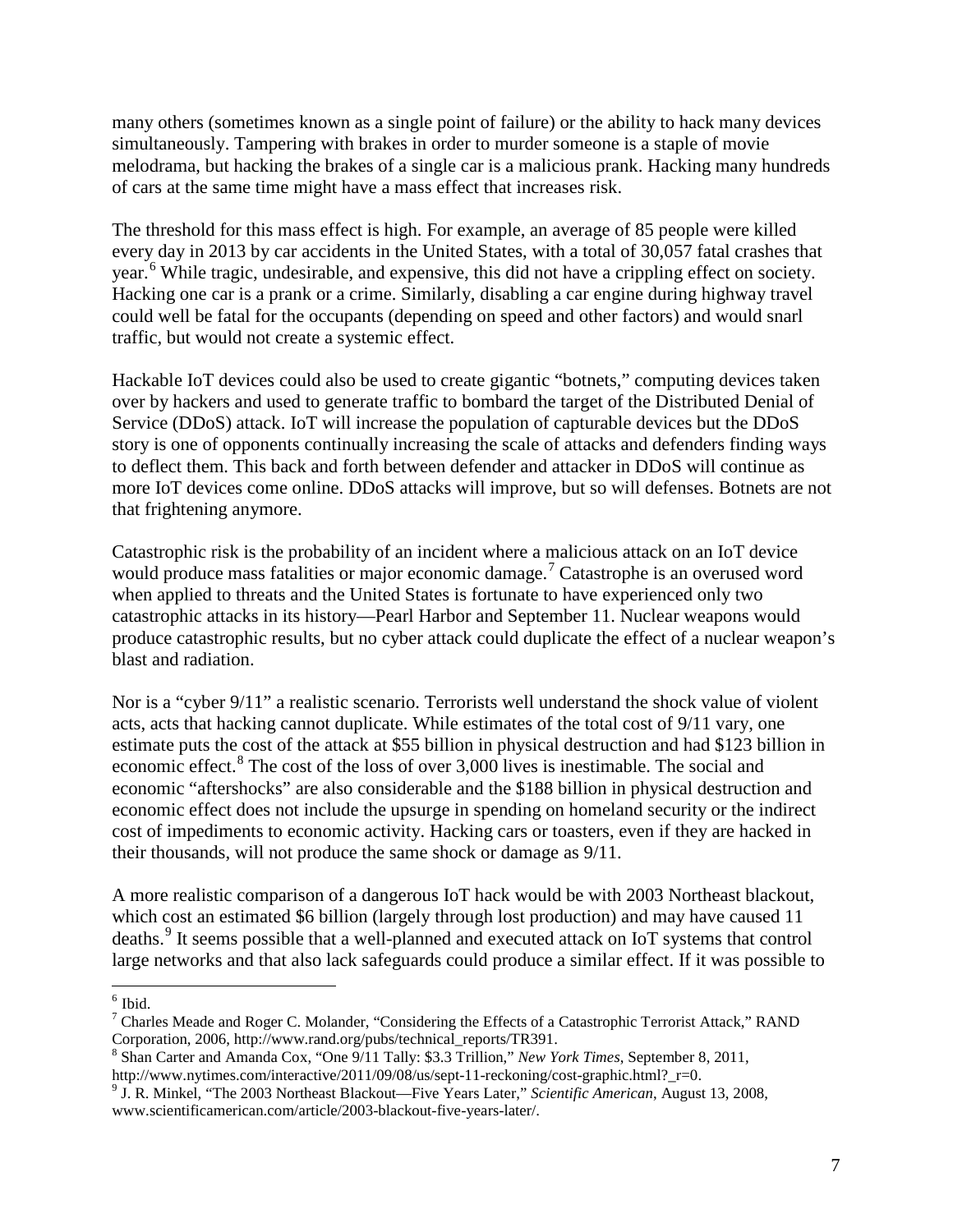simultaneously tamper with thousands of home air conditioning system to set them maximum power during a high usage day could lead to brownouts or blackouts.

Electrical grid vulnerability to cyber attack has been a topic of concern for more than a decade. There has been some progress in making the grid more secure, but it has been uneven. Given the existing vulnerabilities of the electrical grid, IoT introduces a new kind of vulnerability but how much risk is increased depends on how IoT devices are designed and used.

In the UK, for example, some smart meters include mechanisms that can disconnect a household from the grid. The power company controls these mechanisms. Each uses the same software, so a hacker might be able to introduce malicious code and disconnect thousand of meters simultaneously, cutting off power to entire communities, and follow this by disabling the Internet connection with the electrical utility to prevent quick repairs. Similarly, the State of California requires smart grid devices (called PCTs—programmable communicating thermostats) to allow thermostat settings to be altered remotely while denying consumers the ability to change them back. Hackers could exploit this feature. These are design flaws, since in these scenarios and others, the capacity for human intervention has been restricted, but these restrictions could allow a hacker to create a blackout that could not be easily fixed by either the utility or the consumer.<sup>[10](#page-8-0)</sup>

In assessing the effect of such events we must consider two factors often left out of calculations of cyber security risk. Societies are resilient and responsive—factors that are almost always undervalued in estimating cybersecurity risk. People react and repair when there is damage. Societies can absorb more punishment than is often expected and there are often alternatives or workarounds that mitigate the scope of a failure. Societies are responsive, and a major IoT incident, or repeated small incidents, would lead to changes or improvements to reduce the possibility of it happening again.

An attacker could overcome resilience and responsiveness by unleashing a rapid series of largescale attacks, but attacking at scale is difficult, beyond the capabilities of almost all hackers. So far, the experimental attacks against IoT devices have affected only individual systems. Given the distributed nature of much IoT technology, a mass-scale hack would require significant resources and planning capabilities. Nation states possess such capabilities, but even this would not guarantee success, if we define success as strategic effect of the IoT equivalent to a major terrorist incident.

Evil genius hackers rob banks. They do not waste their time plotting to wreak havoc on society. Military planners want immediate effect and know that repeated strikes are necessary to overcome opponents. Terrorists want drama and bloodshed. A good rule of thumb is that the more something sounds like the plot of a Hollywood thriller, the less likely it is to occur. This means that barring some massive attack or an attack on a significant system, the increase in risk from IoT is low.

<span id="page-8-0"></span><sup>&</sup>lt;sup>10</sup> Louise Downing and Jim Polson, "Hackers Find Open Back Door to Power Grid with Renewables," Bloomberg Business, July 2, 2014[, http://www.bloomberg.com/news/articles/2014-07-01/renewable-energy-s-expansion](http://www.bloomberg.com/news/articles/2014-07-01/renewable-energy-s-expansion-exposing-grids-to-hacking)[exposing-grids-to-hacking;](http://www.bloomberg.com/news/articles/2014-07-01/renewable-energy-s-expansion-exposing-grids-to-hacking) and Rick Boland and Karen Herter, "Statewide Demand Response Network Update from California," Energy Central, December 14, 2007, http://www.energycentral.com/articles/article/1622.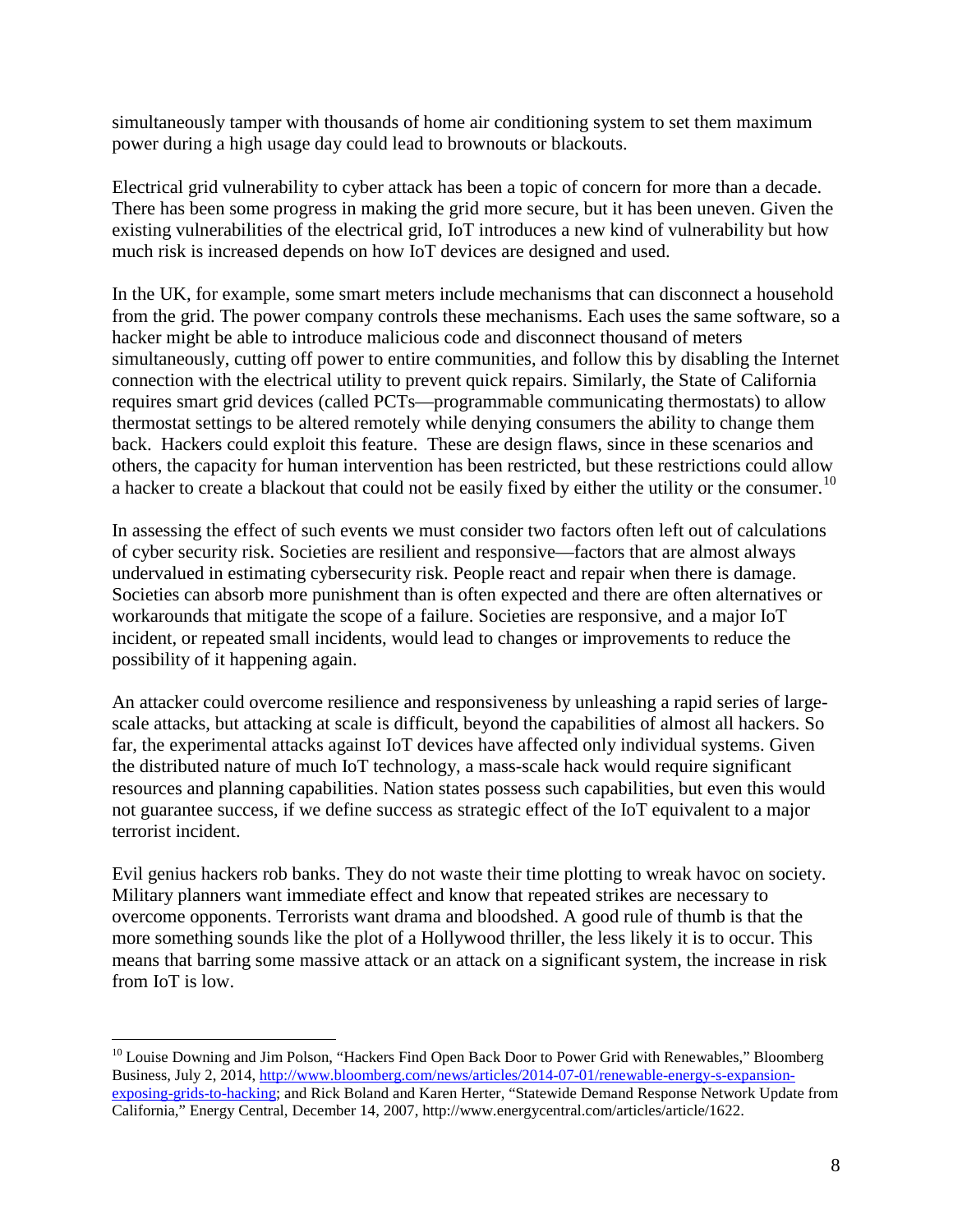### **The Question of Intent**

In assessing whether IoT creates opportunities for disruption that potential attackers are likely to exploit, the most important factor is not vulnerability, it is intent. Intent is crucial for understanding how vulnerable IoT devices increase risk. IoT vulnerabilities increase opportunities for malicious action, but absent intent, this does not mean that all opportunities will be taken.

We can put IoT risk in perspective by looking at the frequency of malicious events in cyberspace. In the last 15 years, there have been thousands of incident of cyber espionage and cyber crime, a few dozen coercive acts (where states or nonstate groups—often acting proxies for states—disrupted network and data), and perhaps three or four incidents that produced physical damage or destruction. These harmful incidents took place as the Internet expanded from a few hundred million to billions of users. There have been, to date, no IoT incidents, even though IoT devices now number in the billions.

During this period, there have been routine predictions of massively disruptive cyber events. None has occurred. Despite widespread and frequently exploited vulnerabilities, cyber incidents fall into a largely predictable patter driven by economic interests and international politics. Vulnerability is not a good predictor for attack: in the current situation is that most digital devices are vulnerable, these vulnerabilities are routinely exploited for crime and spying, but very few are exploited to create physical harm.

What we are measuring here is not whether cyber-dependent infrastructure and services in the United States are vulnerable to cyber attack, but how much IoT increases this vulnerability. We should see these IoT hacks as just another variant of cyber attacks. IoT increases the number and type of targets that an opponent can choose to attack using cyber means, but opponent decisionmaking processes on when to use such attacks will not change because of this.

State opponents may be tempted to use IoT vulnerabilities for political coercion. The Sony and Sands Los Vegas hacks were actions by North Korea and Iran to punish individual Americans. State hackers could target individuals for punishment by interfering with their IoT devices, with effects ranging from the comical to the tragic. True cyber attacks by states (e.g., those intended to coerce or damage) are likely to occur only in the event of armed conflict. In the case of armed conflict with the United States, a state might be tempted to interfere with critical infrastructure that uses IoT, but the same constraints that apply to an attack using any kind of weapons – missiles, airplanes, commandos - on the United States apply to cyber attacks, including attacks on IoT devices. Nations will not want to escalate conflict or invite retaliation.

An attacker could reasonably suspect that an attack on domestic infrastructures could escalate and conflict in the United States and might prefer to keep it regionally confined. Interfering with domestic critical infrastructure, such as the power grid, could risk dangerous escalation and a damaging U.S. response. Interfering with some systems, such as the financial system, could have damaging repercussions for the attacker as well as increasing the risk of retaliation. In a clash over the South China Sea, for example, China would likely prefer to keep conflict localized. It is also not clear that attacking IoT systems would provide military advantage in a conflict,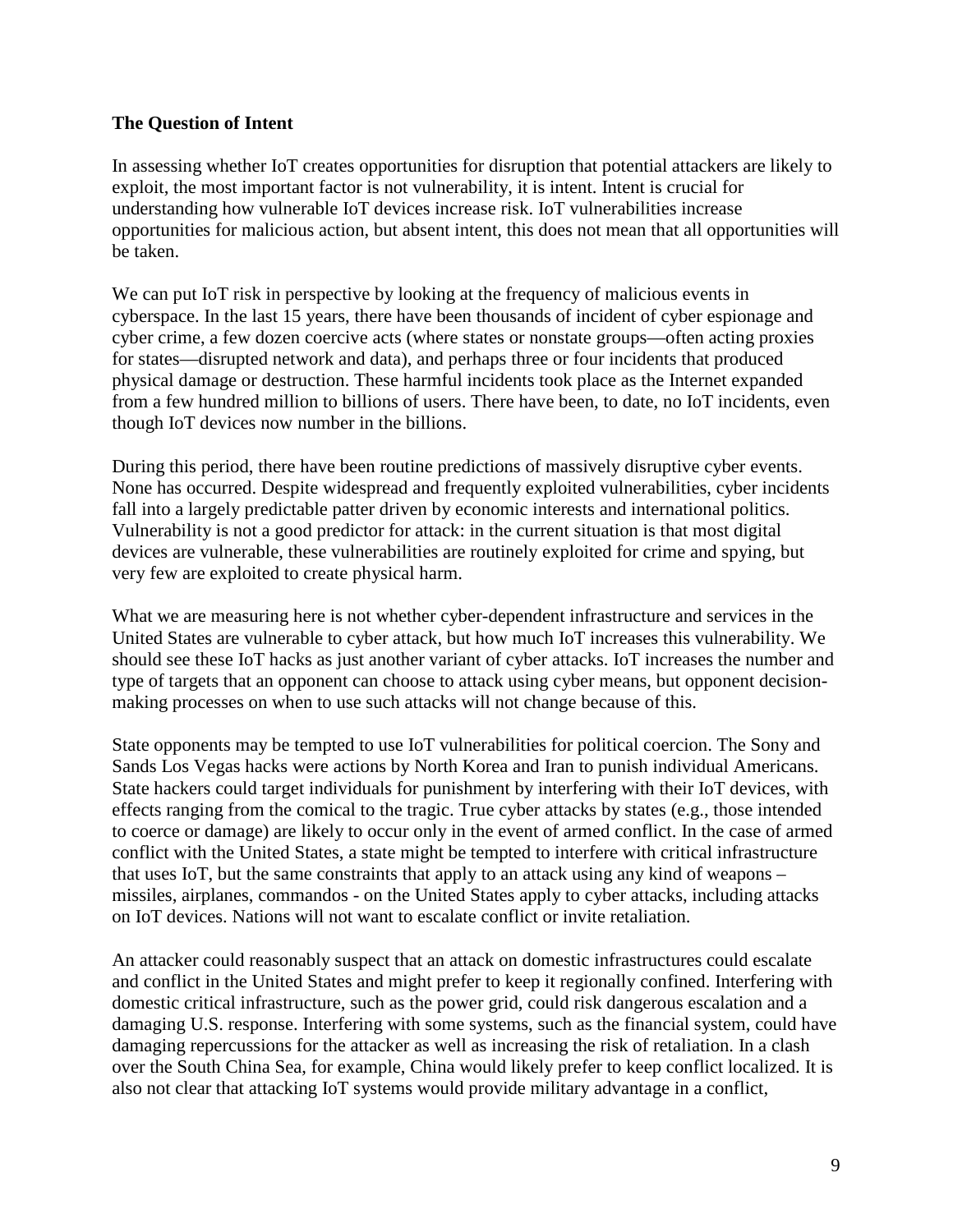particularly if it was local and of short duration. We should reject scenarios that involve a replay of World War II, for example, a drawn-out global conflict involving mass mobilization, since this kind of extended war is now unlikely given its expense and risk.

To be sure, there are a few scenarios where IoT could be used for coercive or terrorist purposes. Terrorists may consider attacks that exploit IoT vulnerabilities (putting aside for the moment the question of their ability to do so). Instead of bombing subways, they could perhaps cause trains to crash. But the same constraints that have so far limited terrorist use of cyber attack apply to attacks exploiting IoT vulnerabilities. If terrorists could identify and execute a scenario that caused mass disruption, IoT hacks could be attractive to them, but terrorists have psychological needs that lead them to prefer direct action, bloodshed, and political drama. Hacking does not meet these needs to the same extent as physical attacks.

Political activists could disrupt IoT devices to make a statement. Instead of defacing a website, activists might be able to create discomfort. The addition of many computing devices with weak security to the Internet creates an opportunity for increasing the size and number of botnets, the source of many (but not all) of the denial-of-service attacks favored for political action. Internet trolls who currently post anonymous insults online may be tempted to take things a step further and interfere with cars or household appliances. The issue here (as for terrorist and state coercion) is that targets fall into two categories: individual targets attacked for personal or political effect, and widespread systemic attacks that provide strategic effect.

# **Autonomy and Risk**

As we have seen in the smart grid example, deciding on the appropriate level of IoT autonomy is a fundamental question for security. The balance between autonomous operation and human control shapes IoT risk. An easy way to think about this is to ask whether an IoT device replaces a human (such as in a driverless car) or augments a human (as with a smart car that helps drivers by automating functions like braking and collision avoidance). How autonomous IoT devices should be in their operations continues a debate that dates back to the earlier discussions of computers, where some scientists saw computers as augmenting human performance while other saw them as replacing humans. $^{11}$  $^{11}$  $^{11}$ 

Many people have already interacted with an autonomous computing device when they play video games. The computer-generated "opponent" in a video game "senses" your actions and makes decisions on how to react. This is done by a powerful computer chip contained in the game box that is running software takes action in response to your moves, based on some preprogrammed menu of options. This happens in milliseconds. The result is an illusion that the opponent is thinking and interacting with its environment. The real world is far more complex than the artificial game environment, requiring many more inputs and much more complex programming, but video games show the potential for autonomous devices and create a template for building autonomous systems. It is interesting to note that one of the leading makers of graphics chips for video games, Nvidia, has become an important supplier of chips for mobile computing and self-driving cars.

<span id="page-10-0"></span><sup>&</sup>lt;sup>11</sup> John Markoff Machines of Loving Grace: The Quest for Common Ground Between Humans and Robots, Ecco/HarperCollins Publisher, 2015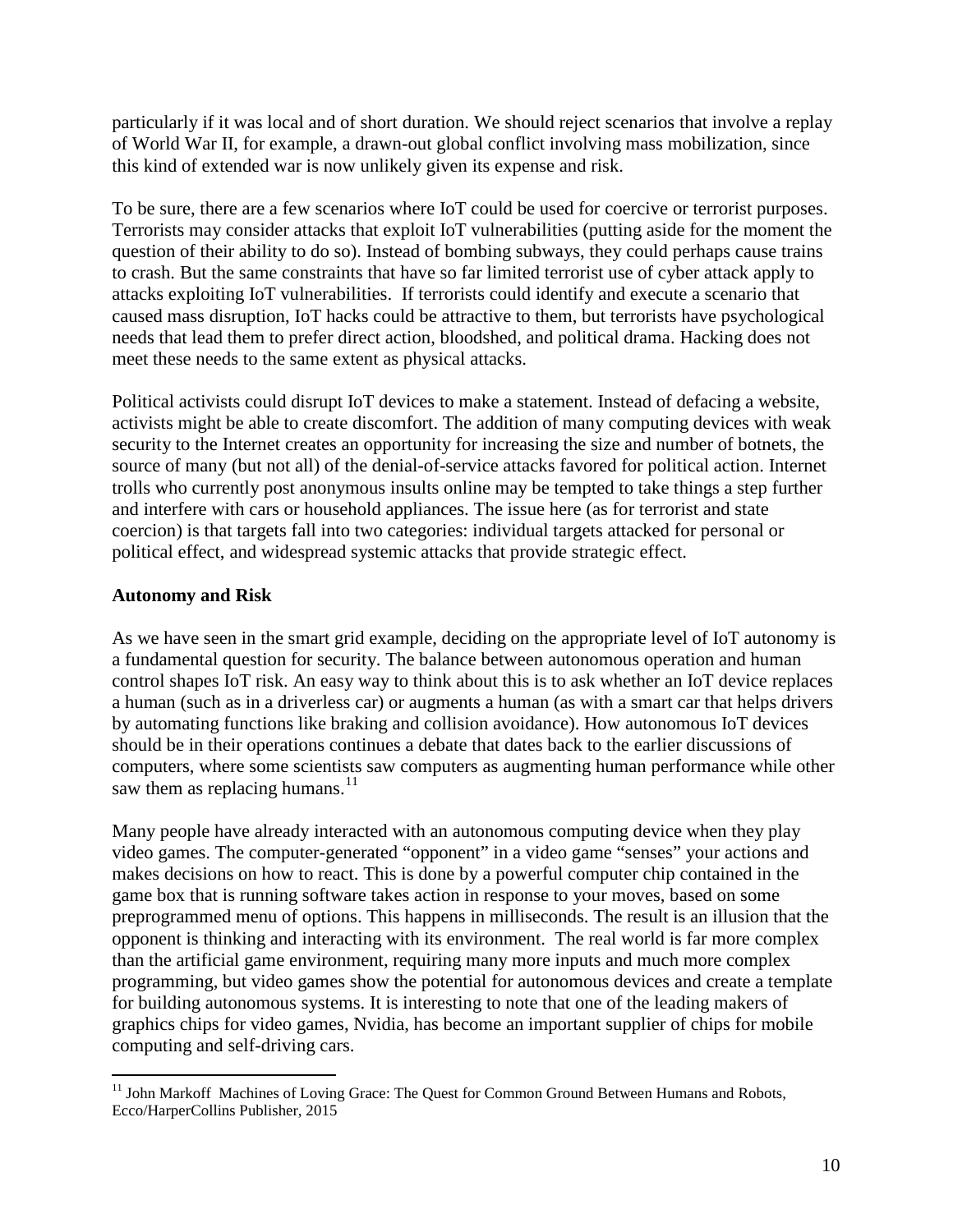Deciding what degree of independence IoT devices should be given is a decision about risk. To use the car example, a car is rolling down the road, driving itself and the driver is preoccupied with texting. An emergency requires the driver to suddenly take control. The experience of autopilot systems on airplanes suggest that this abrupt transition from machine to human control creates risk—pilots are relying on a computer to fly the plane and then must suddenly make decisions without adequate awareness of the situation.[12](#page-11-0) Additionally, the experience of aircraft autopilots shows that risk increases over time. People become accustomed to self-operating systems and their skills as a driver (or pilot) are degraded by disuse. Not only does the driver need to react quickly, he or she needs to know what to do and have experience doing it.

How much control to transfer to the autonomous system is scenario-dependent. If the likelihood of abrupt, unexpected changes is high, autonomous devices may not respond effectively. In those instances where a human operator has primary control or can override machine control, risk is considerably lessened. With manned aircraft, for example, if a pilot can correct dangerous aircraft actions in a timely fashion, risk is minimized. Risk can be managed by limiting autonomous functions, ensuring that the human operator is engaged, and by asking where human operators can safely be removed from control.

This suggests that until we can be more confident about the reliability and safety of IoT devices, it may be important to design systems to allow for manual control for systems that provide vital services or that could produce mass effect. The objection that giving consumers the power to disengage will reduce the economic benefits of IoT is true, but for the relatively small set of IoT devices that could produce mass effect or critical function, the increased risk justifies this.

There are also long-standing and serious concerns about the risk that autonomous systems will overtake, compete with, and replace humans. Progress toward such systems is contingent on the development of artificial intelligence, where computers think like humans rather than operate from a set program. For now, the security challenges created by IoT will be more prosaic: protecting data and preventing unauthorized access and control.

#### **Authentication and Encryption to Manage IoT Risk**

The technological solutions for making IoT more secure involve encryption and strong authentication of identity. Greater use of encryption and improved authentication functions would reduce risk to privacy and to security in all Internet applications, but the adoption of both encryption and authentication have so far posed difficult challenges not just for IoT but for all Internet activities.

IoT does not change the most important problem we currently face in data and network protection—data exfiltration leading to the theft of intellectual property, business confidential information, and personal information. Data theft is a smaller problem for IoT. Most IoT devices will not store intellectual property or business confidential data.

<span id="page-11-0"></span><sup>&</sup>lt;sup>12</sup> Maria Konnikova, "The Hazards of Going on Autopilot," *The New Yorker*, September 4, 2014, http://www.newyorker.com/science/maria-konnikova/hazards-automation.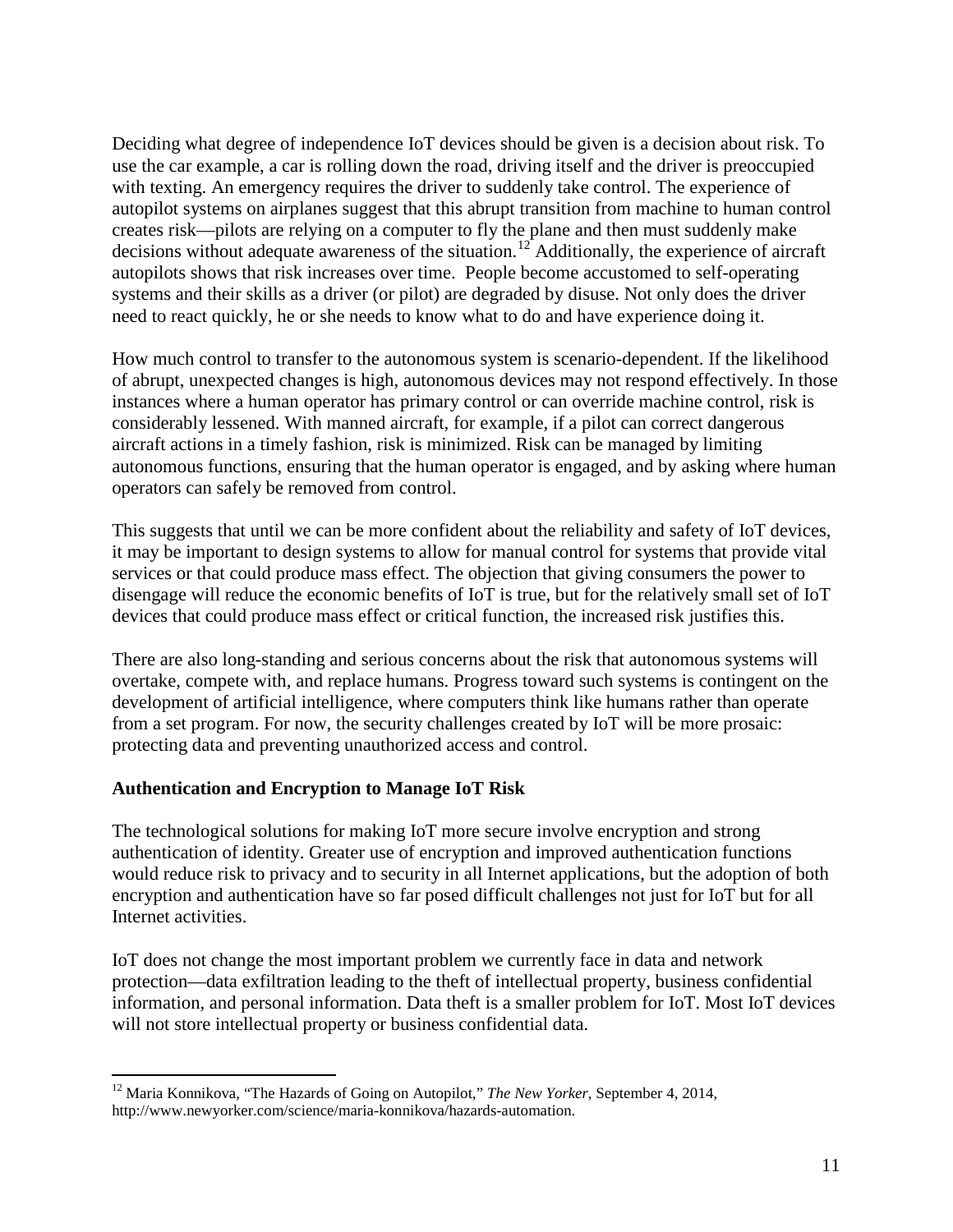IoT devices will create floods of new data on personal behavior. The introduction of IoT technologies comes as transitional moment for privacy. Americans traded away privacy for explosive growth in Internet services. Europeans made a different trade—they kept 1980s privacy and got a 1980s Internet economy in return. American consumers have very little control over their personal data today, much less than before the Internet was commercialized. The business model of the Internet is to extract personal data, match it with more personal data, aggregate it, and then use it for commercial purposes. Consumers accept this in an implicit trade for services—the Internet changed their preferences and behavior. IoT will make this personal data easier to generate, collect, and store.

Companies will collect data from IoT devices to improve products and services and to generate additional revenue. Although IoT will generate new kinds of data in quantity, much of this data will often be of little value (tire pressure, or the average temperature in a refrigerator, for example), but even insignificant data may be useful when aggregated for analytical purposes or correlated with other data. In general, however, most IoT data, even when aggregated and correlated, will create little risk on privacy or security.

Weak authentication is a major problem for cybersecurity and until now, both user behavior and existing technologies have meant that it is not easily fixed. It is easy to spoof identities or illicitly obtain credentials that allow an intruder to take control of a network or device. Authentication of identity establishes whether a command is legitimate or not (generally referred to as authorization). Online authentication is weak because a desire for convenience and reliability among both consumers and companies has limited the use of strong authentication technologies. People want quick access, not some complex procedure. This is why we still use passwords, which in many cases can be "cracked" in seconds. The same preferences for convenience and reliability will apply to IoT devices.

What does not work for people will not work for IoT. In IoT, a device will receive malicious code pretending to be an update or modification and accept it at face value as coming form a legitimate or trusted source. But strong authentication technologies were not designed for the simple computers with limited memory and processing power that many IoT devices will use. The first few generations of IoT devices will continue to rely on outmoded authentication technologies, and thus be vulnerable.

Americans have been able to buy strong encryption products for more than a decade, but few use them; those who do use them have implementation problems, and some encryption products have basic flaws that are easily exploitable. Encryption works better when it is centrally provided, by a service provider, as when Apple or Gmail encrypt your messages rather than your attempting to do it yourself.

Encryption changes plaintext, which anyone can read, into a jumble of letters and symbols. Strong encryption (meaning it is hard or impossible to break) requires additional computing resources (often in limited supply on IoT devices) and a way to manage the cryptographic keys used to encrypt and decrypt traffic to and from the IoT devices (the key can be a phrase or token that converts encrypted messages to plaintext and vice versa). Encryption programs can also be difficult to write. IoT poses special challenges to encryption since many devices will be simple,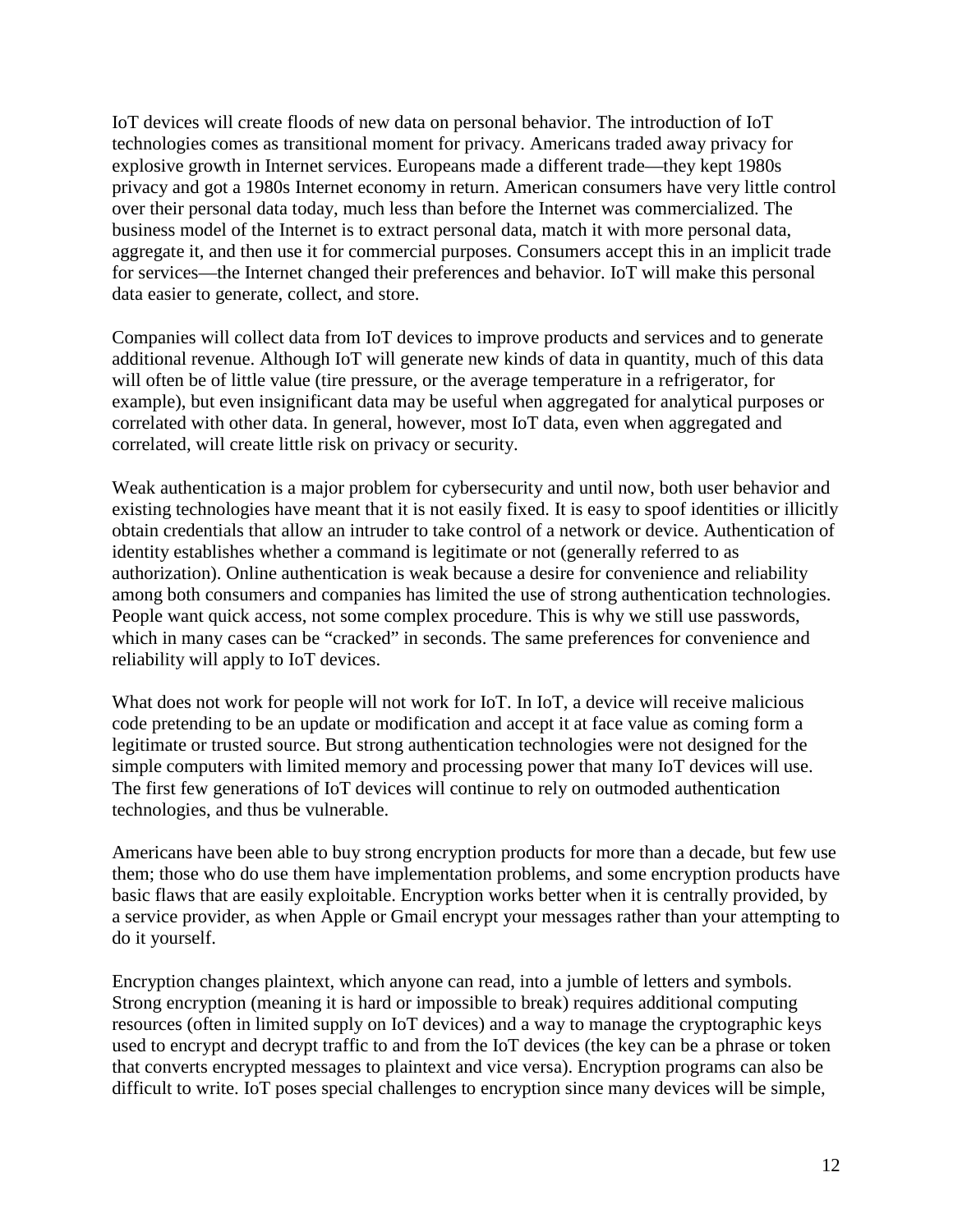mobile, and rely on wireless connectivity (which is easier to intercept). If IoT follow the pattern of the human Internet, people will not make a special effort to use encryption and devices will not be designed to be secure.

Some (but not all) IoT functions will require both data and commands to be encrypted for security. The conventional solutions to encryption include public key infrastructures (PKI) and secure transport layers (such as SSL or TLS, often designated by HTTPS). PKI is a method to securely exchange encryption keys, a method for key management that allows strangers to exchange keys for coding and decoding. Large industrial IoT devices my be able to use existing encryption products, but simple devices may require the creation of lightweight encryption that require less memory and processing power.

SSL is a widely deployed encryption technology used to secure websites. SSL is not invulnerable, but it provides an adequate level of security for many consumer and commercial activities. TLS is an improved version of SSL. SSL and TLS can provide for secure authentication, and authentication technologies are likely to improve more rapidly than onboard IoT encryption. This suggests that a good strategy for IoT requirements would be to focus on strengthening authentication and authorization for IoT first. In the next few years, new authentication technologies will become available on the market. They will use various combinations of smart phones, cloud-based data analytics, behavioral patterns, and biometrics to securely identify those accessing IoT devices and seeking to issue commands.

Encrypting data, access, and control functions increases security, but it comes at a price. Encryption requires additional computing resources (often in limited supply on IoT devices). It also requires "key management," a way to manage the cryptographic keys used to encrypt and decrypt traffic. Key management can be difficult and expensive, especially when done at scale. Onboard encryption may be unattractive to the designers of IoT devices because it adds cost and complexity. This is particularly true for consumer devices, which are more likely to have limited computing power and memory. Industrial applications of IoT (which will be fewer in number than consumer devices but produce more value for the economy) may not face the same limitations since they will be big machines. Encrypting at the edge of the network (e.g., on the device) is messy and ineffective. IoT encryption will likely require developing less computationally intensive encryption programs, but further research and development will be required to make IoT encryption easily and securely deployable. This is an area where standardsetting processes, perhaps led by the National Institute of Standards and Technology (NIST) if necessary, could develop requirements for IoT devices appropriate to their function and cost.

IoT encryption will likely require developing less computationally intensive encryption programs and designing IoT networks to have some of the encryption tasks performed off-device, but further research and development will be required to make IoT encryption easily and securely deployable. The difficulties of encrypting data and functions will be an impediment to the IoT market and a blanket requirement that all IoT devices use strong encryption would not make sense for all IoT devices and functions and must take into account the value and sensitivity of the data or function.

# **Managing IoT Risk**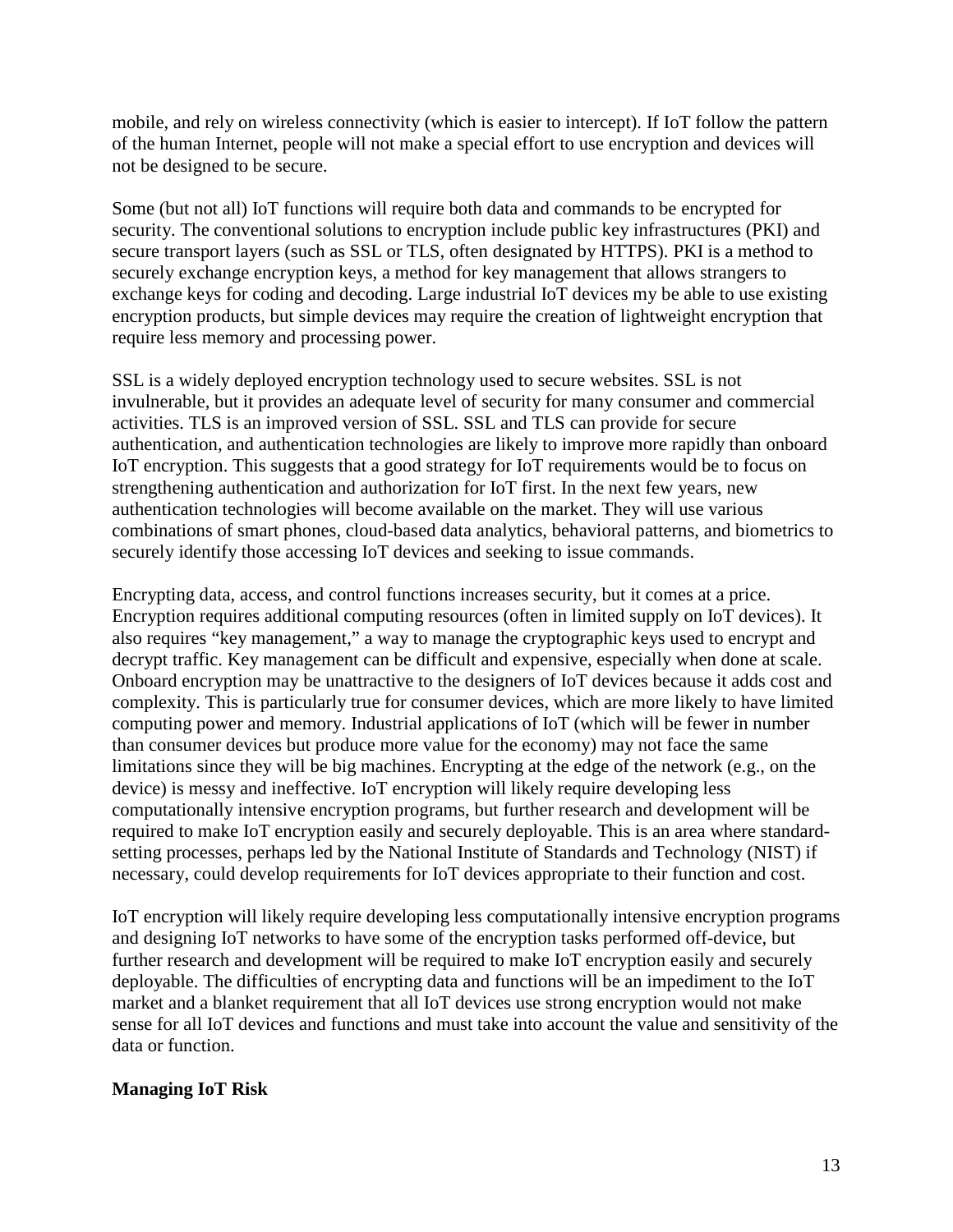IoT is new, but so is the Internet. The Internet was commercialized only 20 years ago. Less than 40 million people used it then. Today there are over 3 billion Internet users and more than 9 billion connected devices. One thing we have learned about the Internet in the last 20 years is that it creates both benefit and risk, and that the benefits outweigh the risks. This same lesson applies to securing the Internet of Things.

Much of the discussion of IoT security has focused on device vulnerability and the need to harden IoT devices. There are limits to the value of this strategy. It is more useful to think about IoT security in different ways and look at the threat environment, the degree of autonomy, and the architecture of IoT networks as key elements of any IoT risk management strategy.

Vulnerability is not a good predictor of risk. Simply because devices are vulnerable does not mean they will be hacked or that the hack will produce damaging consequences. To date, IoT risk remains largely hypothetical. This may change as the number and kind of IoT devices increases, but an increase in risk needs to be weighed against increases in safety and efficiency.

With the first Internet, there was little or no questioning of the idea of digitizing business practices to gain the benefits of lower cost and better performance. But public perceptions of risk are changing, driven by a highly publicized recognition of the number and scope of malicious cyber incidents. These changing perceptions create forces that will reshape private decisions and public policy for IoT.

#### *Business Decisions and Government Action to Manage Risk*

When it comes to IoT, we may do ourselves a disservice by pretending that IoT is some common denominator that applies equally across very different industries and products. It is a "portmanteau" term, a simple way to describe a complex issue, but this simplicity is a bad guide for policy. Managing risk requires action at many levels by many different actors, but a few datadriven principles can help guide decisionmaking. The risks created by the use of IoT devices can be managed and reduced, but this will require some combination of research, rules, and incentives.

The same problems that keep us from making cyberspace more secure will also slow progress in IoT security: technological uncertainty, limited international cooperation, lack of incentives for improvement, limited regulatory authority for safety, weak online identities, and an Internet business model based on exploitation of personal data. At the same time, the same approaches we use to make cyberspace more secure can be used to manage and reduce the risks created by the use of IoT devices: research, incentives, and regulation. In this, the White House could repeat its approach to critical infrastructure found in Executive Order 13636 and task sector-specific agencies to work with companies to improve and ensure the security of IoT devices they use or sell.

If governments, companies, and consumers approach IoT the way they approach the original, human Internet, this will involve extending the rules we have now for liability, privacy, and cost into the Internet of Things and then identifying where the existing legal framework is inadequate,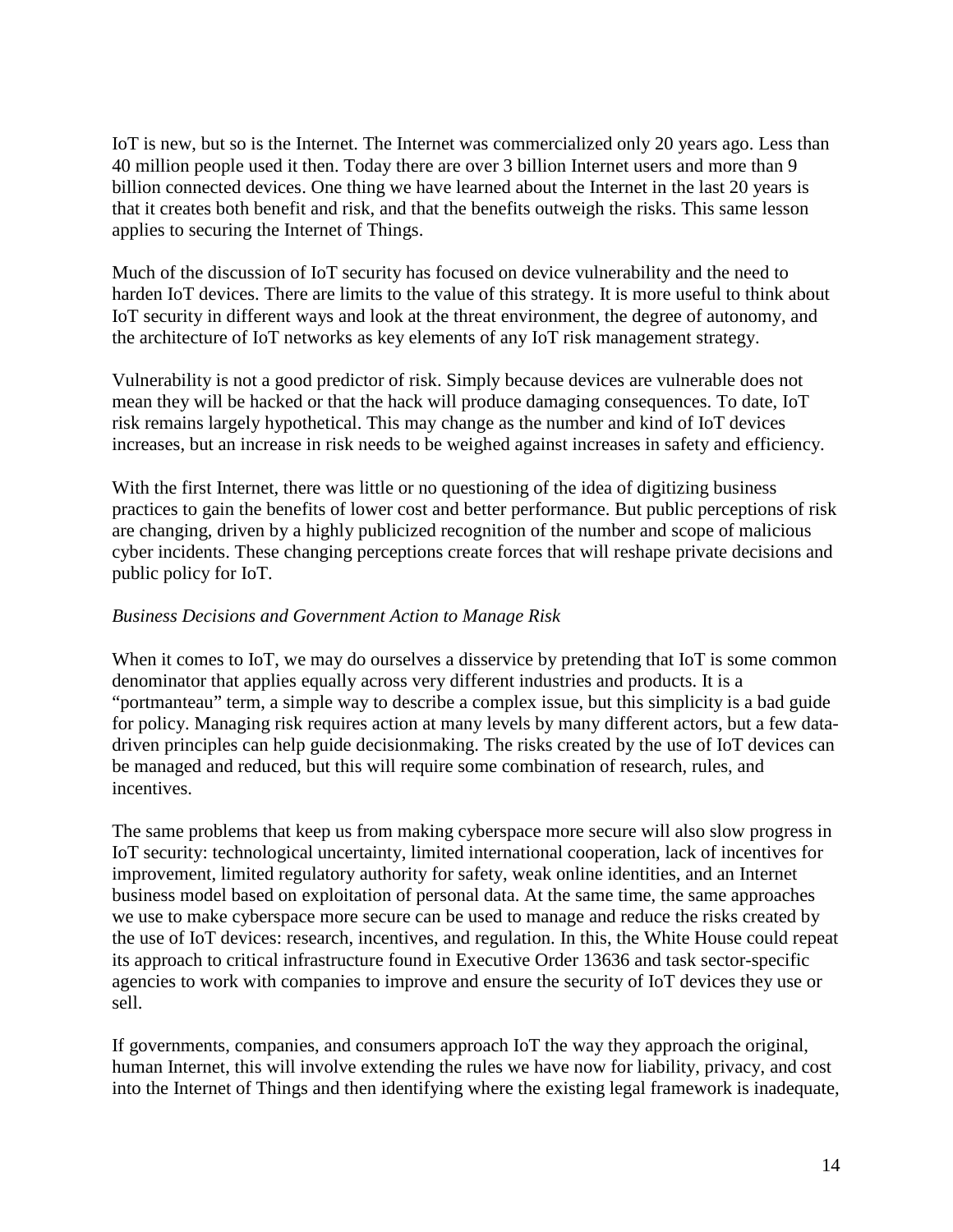leading to either new laws and regulations, or a "common law" approach of letting the courts sort out liability. This "extension" process has important implications for topics like privacy, security, and identity, since some of the existing laws and policies created for the physical world proved to be inadequate for the human Internet and required the development of new laws, regulation, and policy.

Where and how to use an IoT device will be a business decision that will balance better performance against increases in risk and cost. Good policy can help make these business decisions easier to make. Policy and law can clarify how companies and consumers should treat risk and liability and where they should invest.

We can improve decisionmaking on IoT if we use three metrics to assess risk: the value of data, the criticality of a function, and scalability of failure. These help policymakers, regulators, and legislators identify where government intervention is necessary to secure IoT and where such actions are not needed. Turning off your refrigerator or air conditioning is annoying. Turning off a jet engine in-flight would be life threatening. Those IoT devices providing sensitive functions require a higher degree of scrutiny and effort for security. IoT creates risk when the function it performs are critical for life and safety, when the data it generates is truly sensitive, and when the effects of interference are scalable. Devices that do these things will need to be held to higher standards through government action. Those that do not can be left to market forces and court action to correct.

Decisions about autonomy will be a key determinant for the security of IoT devices. If human operators can intervene in an IoT operation, this will decrease risk. This also decreases benefits, so societies will need to decide where and to what degree device autonomy is acceptable and where to maintain a capability for human intervention. Using our metrics of sensitivity of function and scalability of effect, we can identify which IoT devices require limits or constraints on autonomous operation.

Scalability of failure helps determine risk. To move beyond a prank or felony, a hacker needs to achieve mass effect. This means simultaneously hacking hundreds or thousands of devices—an unlikely prospect—or finding an IoT device that controls many others. These "command" devices need a higher degree of scrutiny and attention to security; others do not. The Department of Homeland Security (DHS) should take steps to identify single points of failure for critical infrastructure and then identify "perfect storm" conditions for IoT, those improbable circumstance where some combination of IoT failures (whether malicious or natural) could produce catastrophic results. The White House could repeat its February 2013 approach to critical infrastructure and task sector-specific agencies to work with companies to improve the security of IoT devices they use or sell. Similarly, investment into research on lightweight encryption and authentication schemes suitable for IoT will reinforce private-sector actions to make software products for IoT security.

IoT devices will become more secure over time through a process of incremental innovation, but we can accelerate this process with research, rules, and incentives, particularly by increasing R&D funding for cost-effective ways to make IoT devices more secure. Some incentives will be the result of litigation. If IoT devices fail, plaintiffs will seek redress and courts will assign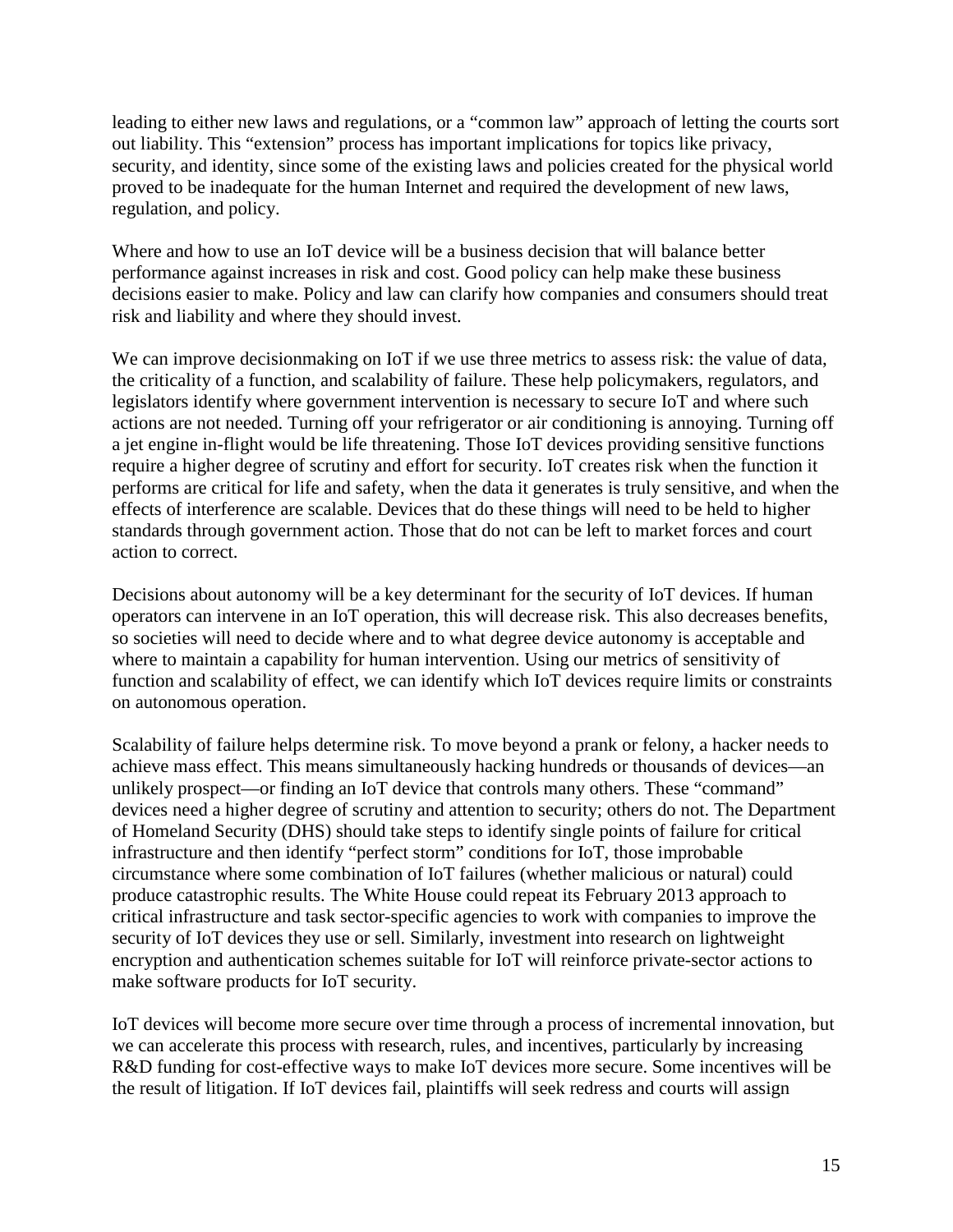liability. Carefully designed regulation that avoids technological prescription can speed improvement, and existing mandates for safety in transportation, health, and consumer products can be updated to cover IoT.

It is in the public interest to reduce the frequency of preventable accidents and to reduce risk, but this does not require perfect IoT security. Preemptive action based on anecdotal evidence or hypothetical situations will slow inventiveness and block improvements needed for better security. We do not know what paths IoT innovation will take or how consumers will use it, so we must leave room for experimentation and serendipity. Nothing we use comes with perfect security. As technologies mature, innovation, regulation, and market forces reduce risk, but risk still exists even in mature technologies and we live with it, assessing that the benefits we gain are greater than the likelihood of something bad happening.

This is very similar to the decisions that faced the first Internet when it was commercialized: do we choose to rapidly deploy less secure products in order to gain their economic advantage, or do we slow deployment (and innovation) to wait for better security. In the case of the Internet, the decision was to accept risk in order to reap the economic benefits of the Internet. This was the right decision and we need to make the same decision for IoT.

The alternative would be to mandate security or privacy requirements for IoT devices. This is easier to say than to do, in part because even if an IoT device is made more secure, it will still be connecting to largely unsecured networks. IoT security faces the same problems as cybersecurity generally. The extent of software vulnerabilities is such that if someone wants to hack you, and he is persistent, he will likely succeed. Despite this, everyone uses computers and the Internet. This reflects decisions made by managers, investors, and consumers about risk. IoT increases the number of hackable devices but the consequences of this depend very much on criticality of function, scalability, and sensitivity of data.

One area for reducing IoT risk can only be addressed by government action. Governments have unique responsibility for international security. The threat environment can be reshaped if the United States takes actions internationally to create norms for responsible behavior, increases state-to-state cooperation, and develops cooperative strategies to punish those who engage in malicious cyber actions. This is the best measure for reducing systemic risk in cyberspace, since the risk of malicious actions is created by nation-states or by cybercriminals that a nation-state harbors, protects, and refuses to punish. Expanded enforcement and criminal penalties for mischievous IoT actions that nations cooperate in applying no matter where the hacker is located will reduce risk.

The introduction of IoT devices will be gradual and improvements will be incremental. This means that risk will be greatest for the first generation of IoT devices. Fears that we have only a short time to ensure that IoT is adopted in ways that minimize risk are misplaced, and the projections that there will be billions more IoT devices in the next few years creates a misimpression. The average age of a car in the United States, for example, is 12 years. Refrigerators tend to be replaced every 15 years. This means that 10 years from now, more than half of cars and refrigerators will still be "dumb" and not at increased risk. It also means that people who replace their refrigerators 10 years from now will be buying improved and more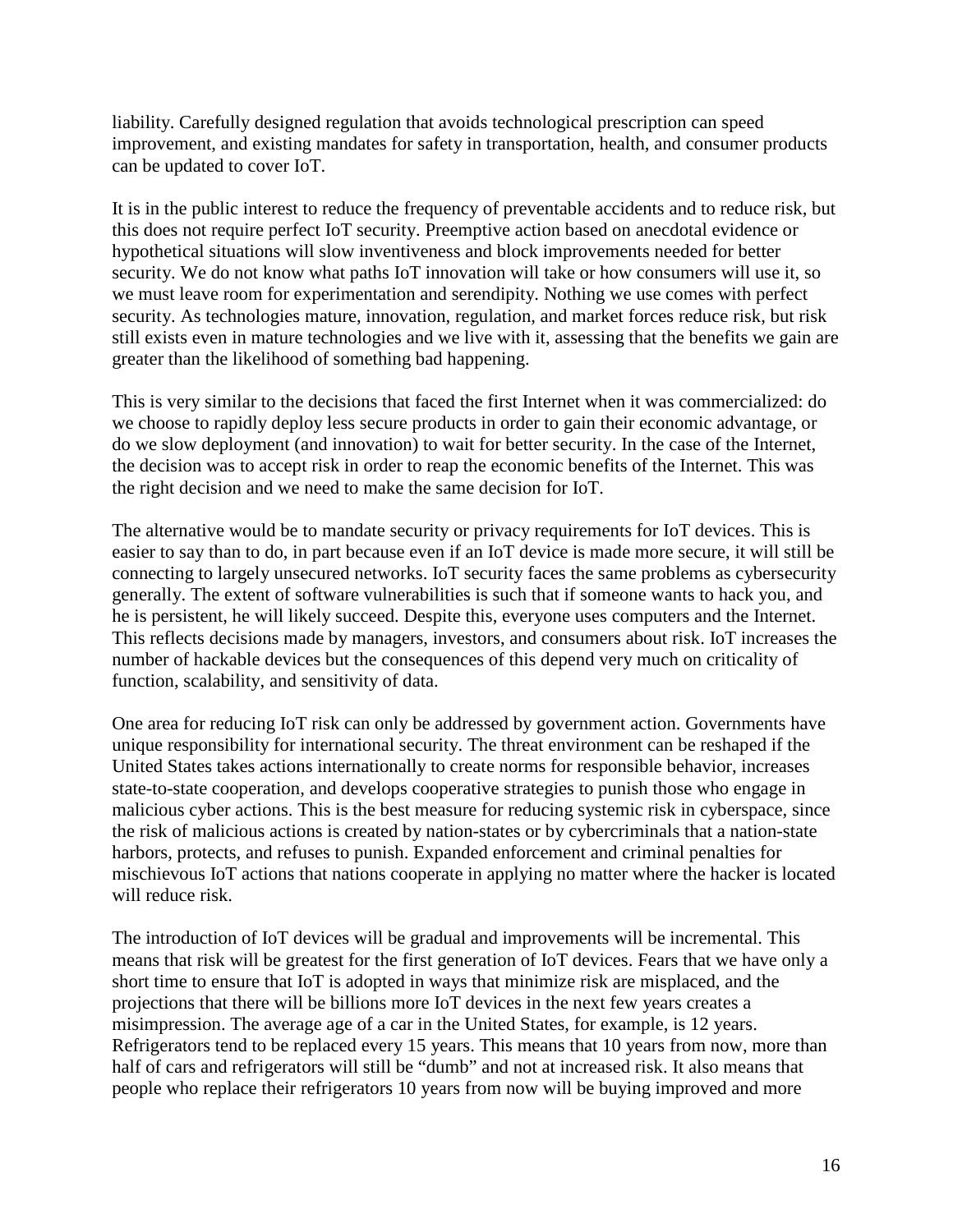secure versions of the first "smart" appliances simply because of experience and innovation.

Critical infrastructures generally have even longer "refresh" cycles, particularly for large capital goods. This long refresh cycle makes minimizes any increase in risk. Care needs to be exercised in mandating the rapid and widespread adoption of IoT—in smart grids, for example—where the pace of adoption exceeds the pace of improvement.

#### *Managing Risk to Data Protection and Privacy*

IoT security and cyber security in general, would benefit from a reorientation in our thinking about privacy and cybersecurity. Much of the effort of the last 20 yeas has focused on security networks from intrusion and on reducing vulnerabilities. Without intending to sound too pessimistic, these are hopeless tasks. Determined intruders will usually succeed in gaining access to a network, particularly if they are well-resourced. Software has become so complex, with many products relying on millions of lines of code, that it is impossible to avoid or find all errors. A reorientation of our approach to cybersecurity would seek to secure data, not networks, and ensure the continued operation of critical functions even in a degraded environment.

Data protection and privacy present similar choices. A one-size-fits-all approach to the security of data generated by an IoT device creates strange outcomes and unnecessary barriers. To use an example from an aircraft engine manufacturer, aircraft engines now report automatically to maintenance centers on their status. Some reports include the name of the mechanic at a maintenance center. Data-protection rules developed for personally identifiable information (PII) do not work for IoT. Simply because IoT data includes PII does not make it valuable or sensitive. Privacy rules developed for online transactions need adjustment for an IoT world.

IoT will greatly expand the amount of data transferred and stored across national borders, creating another set of challenges for privacy. IoT will only complicate the already complex problems of data localization and efforts to restrict data flows across borders, but (as with these rules in general) they will create obstacles for manufacturers who service a global market. Most of this data will have little value and not affect privacy. Rules to limit the use of data from IoT devices must take into account the value of the information. A German car manufacturer may collect data from foreign customers regarding their tire pressure from onboard monitors and resell it, but the harm to privacy is nonexistent. The value of this IoT data, even when aggregated, will be very low. Regulations and agreements will need to reflect this and categorize IoT data by value and privacy sensitivity (e.g., personal health data as opposed to device data).

Data protection creates unavoidable tensions between public policy and business decisions. The primary tension is the temptation for public policy to impose overarching solutions for security or privacy that do not reflect the value or sensitivity of the function or data. Most IoT data will not need strict privacy safeguards. IoT will require a graduated scale of protections and security measures that reflect the actual degree of risk, determined not just by potential vulnerability but also by the value and sensitivity of both data and functions. To argue that all data is of equal value is antiquated and inaccurate.

Data created by IoT devices will need to be parsed to determine where additional protections like